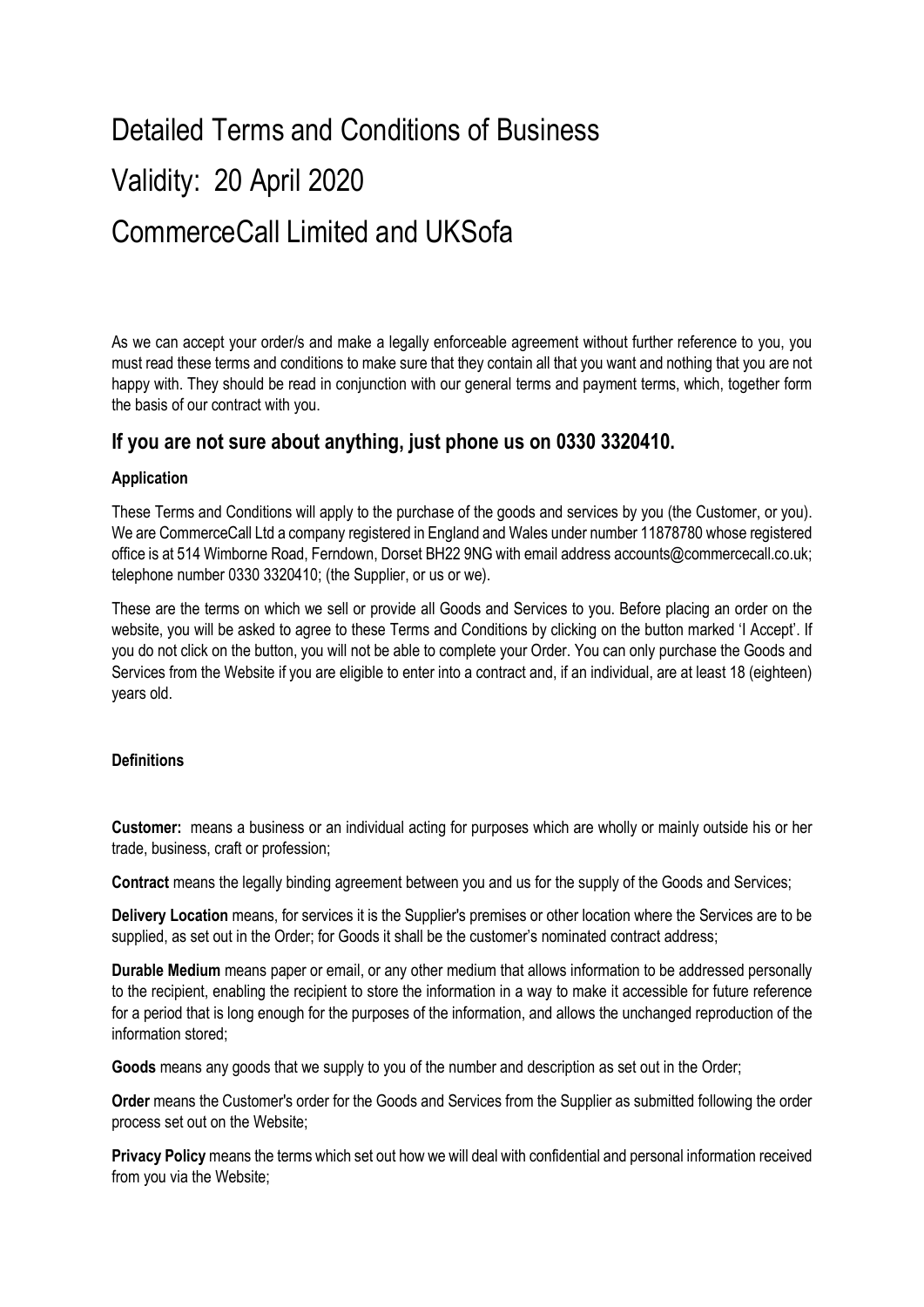Services means the services listed on the Website, of the description set out in the Order; and

Website means any or all of our websites on which the Goods and Services are advertised.

#### **Services**

The description of the Goods and Services is as set out in the Website, catalogues, brochures or in any other form of advertisement. Any description is for illustrative purposes only and there may be small discrepancies in the size and colour of any Goods supplied. In the case of Goods and Services made or provided to your special requirements, it is your responsibility to ensure that any information or specification you provide is accurate. All Goods and Services which appear on the Website are subject to availability. We can make changes to the Goods and Services which are necessary to comply with any applicable law or safety requirement. We will notify you of these changes.

#### Basis of Sale

The description of the Goods and Services on our website does not constitute a contractual offer to sell. When an Order form has been submitted on the website, we can reject it for any reason, although we will try to tell you the reason without delay. The Order process is set out on the website. It is your responsibility to check that you have used the ordering process correctly. A Contract will be formed for the Goods and Services ordered only when you receive an email from us with an invoice that confirms your order (Order Confirmation). You must ensure that the Order Confirmation is complete and accurate and inform us immediately of any errors. We are not responsible for any inaccuracies in the Order placed by you.

Any prices quoted are valid for a maximum period of 7 (seven) days unless we expressly withdraw it at an earlier time.

No variation of the Contract, whether about description, costs, or otherwise, can be made after it has been entered into unless the variation is agreed by the Customer and the Supplier in writing.

#### Costs and Payments

The Cost of Goods and services and any additional delivery or other charges is that as set out on the website on the date we accept the Order, or such other price as we may agree in writing.

Costs will include VAT at the rate applicable at the time of the Order.

You must pay by choosing the applicable currency and then submitting your credit or debit card details following your receipt of our invoice so we can take payment immediately or otherwise before delivery of the Goods and Services.

If, as an individual, you're struggling to pay any invoice we may issue for our services, please call us to discuss your circumstances If you can't pay your bill, please tell us about it and we will try to help you. If you haven't contacted us about your overdue bill, we will try to contact you We may also suspend your service. If this happens, we may also:

1. add a termination charges and/or service suspension charge to your account in line with your specific product terms and conditions;

2. pass on your details to a debt collection agency who may add their own charges and fees to recover the debt; and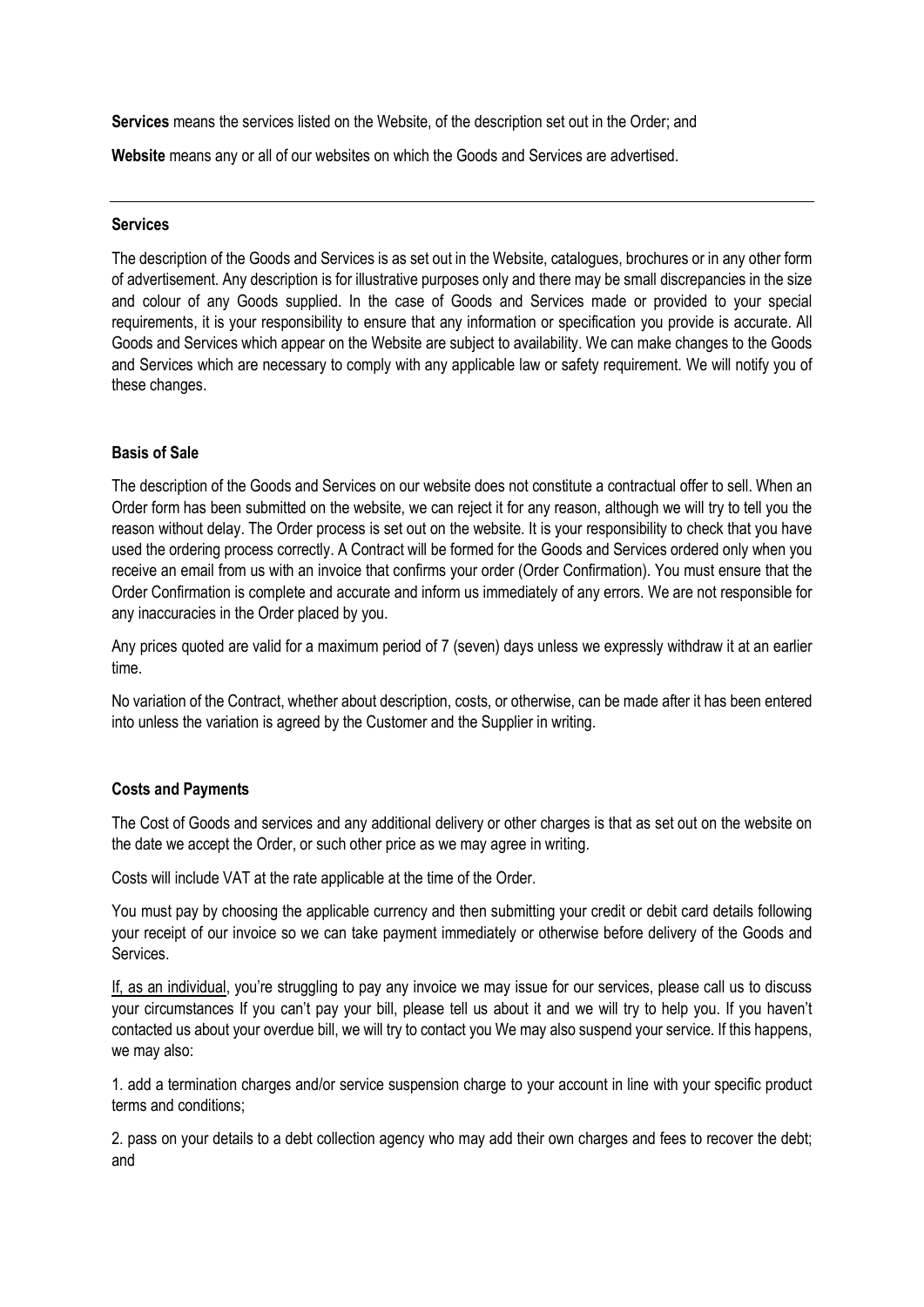3. notify credit reference agencies that you've missed payments.

This information can be used by other lenders and will affect your credit rating and ability to gain future credit.

### **Delivery**

We will deliver any Goods, to the Delivery Address you give on your order form without undue delay and, in any event, not more than 30 (thirty) days after the day on which the Contract is entered into. In any case, regardless of events beyond our control, if we do not deliver the Goods on time, you can require us to reduce the Fees or charges by an appropriate amount (including the right to receive a refund for anything already paid above the reduced amount). The amount of the reduction can, where appropriate, be up to the full amount of the Fees or charges. In any case, regardless of events beyond our control, if we do not deliver the Goods on time, you can (in addition to any other remedies) treat the Contract at an end. If you treat the Contract at an end, we will (in addition to other remedies) promptly return all payments made under the Contract.

If you or your nominee fail, through no fault of ours, to take delivery of the Goods at the Delivery Location, we may charge the reasonable costs of storing and redelivering them. The Goods will become your responsibility from the completion of delivery or Customer collection. You must, if reasonably practicable, examine the Goods before accepting them.

#### Risk and Title

You will be responsible for any loss or damage to Goods when the Goods are delivered to you.

You do not own the Goods until we have received payment in full and any applicable Minimum Contract Period for Services has expired.

If payment is overdue or (a) being an individual, a step occurs towards your bankruptcy, or (b) as a business a step occurs towards your potential insolvency, we can choose, by notice to cancel any delivery and end any right to use Goods still in your possession, in which case you must return the goods or allow us to collect them.

#### Withdrawal and cancellation

You can withdraw any Order by telling us before we issue your invoice, which also acts as our acceptance of your offer to purchase the Goods and Services. The Goods we supply under the UKSofa brand are made to meet your specific specifications and as such do not usually grant you the protection offered by the Distance Selling regulations

# Excluding liability

The Supplier specifically excludes liability to the following:

- (i) Any loss which was not reasonably foreseeable to both parties at the time when the Contract was made, or
- (ii) (ii) any loss (e.g. loss of profit) to your business, or if you are an individual, any loss to your trade, craft, or profession because we believe you are not buying the Services and Goods wholly or mainly for your business, trade, craft or profession.

# Governing law, jurisdiction and complaints

The Contract (including any non-contractual matters) is governed by the law of England and Wales. Disputes can be submitted to the jurisdiction of the courts of England and Wales or, where the Customer lives in Scotland or Northern Ireland, in the courts of respectively Scotland or Northern Ireland.